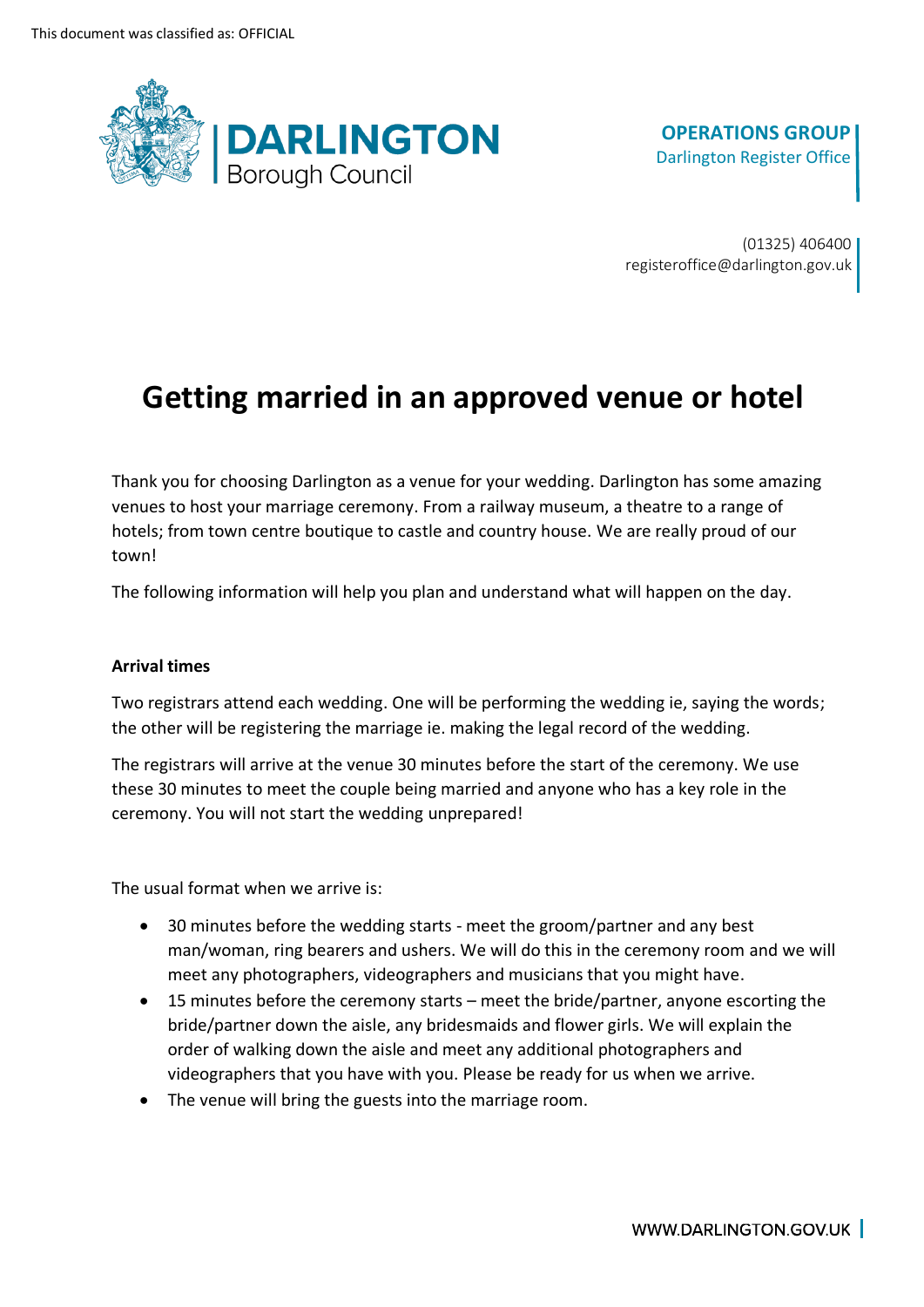## **Pre-ceremony questioning**

 Prior to the start of the ceremony we will need to ask you some questions to ensure that the information we will record on the marriage schedule is correct.

 This is similar to the information that you were asked at your notice of marriage appointment. You don't need any proof of identity or address with you on the day.

 We will also confirm the names of the witnesses being asked to sign the marriage schedule with you. They don't need any proof of identity with them either.

 Some of the information we ask you, particularly about your parents, can be sensitive or upsetting. If this is the case, please ask to be questioned alone, in private. Let us know when we arrive if you want to do this.

## **About the ceremony room.**

 Each of our approved wedding venues has a number of rooms licensed for civil marriages and civil partnerships and each of those rooms has a maximum capacity of people who can be present for the ceremony.

 If you are unsure of this and worried that you will be over the maximum capacity then you should ask the venue what the maximum capacity is or you can contact us.

We do have the right to halt proceedings until the capacity is within licensed numbers.

 Alcohol is not allowed in the ceremony room. The venue will be aware of this and will ask guests to leave drinks outside of the room until the ceremony has finished.

## **Outdoor weddings**

 Many couples choose a venue with the option of an outdoor ceremony. This makes for a beautiful ceremony in some fantastic locations, providing perfect photo opportunities.

 Of course, this is England and one thing we can't order is the weather! You should ensure that there is a back-up plan for an indoor ceremony and ask the hotel the arrangements for when a final decision has to be made about holding the ceremony inside or outside.

 If the weather did change during the ceremony we cannot stop and begin the ceremony again in another location, once started we must continue with the ceremony. We will ensure that the legal parties to the wedding ie, the couple being married, the two witnesses and the two registrars are under cover at the licensed structure and the guests can stay or relocate inside.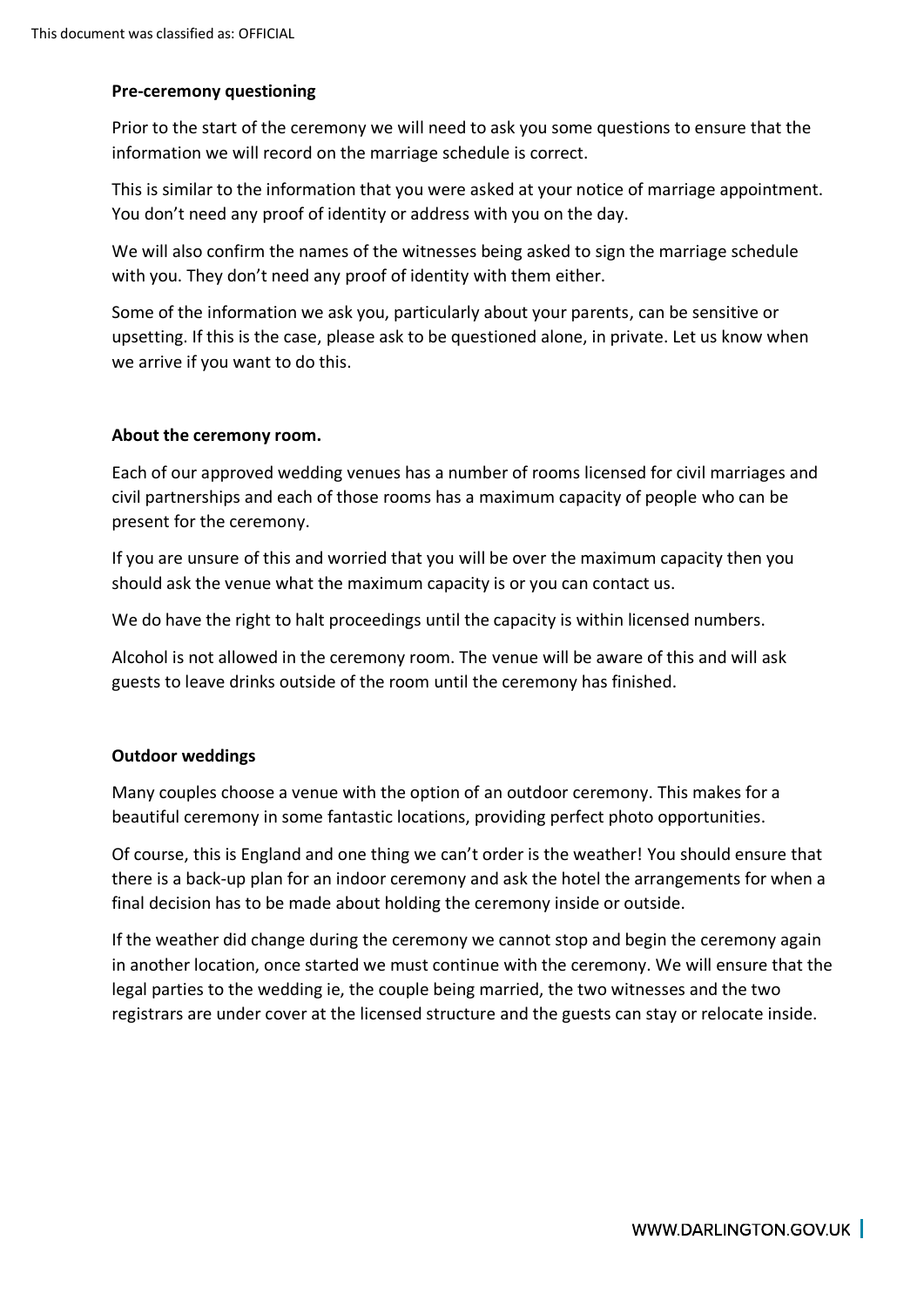#### **Music**

 You will need to provide the hotel or venue with music for the ceremony and you should check with them in what format they want it, ie, CD or MP3 or phone etc. You will need music for:

- 1. Seating of the guests
- 2. Entrance of the bridal party
- 3. Signing the marriage schedule and the official photographs
- 4. Exit of the couple

 We do not need to know your choice of music, but it must not be religious in content or intent, eg. a hymn.

#### **Photographs**

 We understand the importance of photographs and we are here to help official photographers and videographers make the most of the ceremony. We will meet them when we arrive on the day, some are already familiar with the venue and some will welcome some ideas to make the most of the ceremony. Guests will have an opportunity to take photographs at the end of the ceremony after you have signed the legal paperwork.

#### **Witnesses**

Two witnesses are required to sign the marriage schedule with you.

 Your witnesses must be aged 16 or over but can be anyone present for the duration of the ceremony. They can be friends, family or your own children (age permitting). Witnesses are not required to bring an identification on the day with them.

## **Seating arrangements**

 The hotel or venue will help you plan the seating for the ceremony. Some couples are traditional and separate families, bride to the left, groom to the right, but many couples mix their guests. We would recommend that you reserve seating for parents, best man/woman, bridesmaids, flower girls, ushers, witnesses and other key family members who you want to have priority seating. The couple being married usually stand throughout.